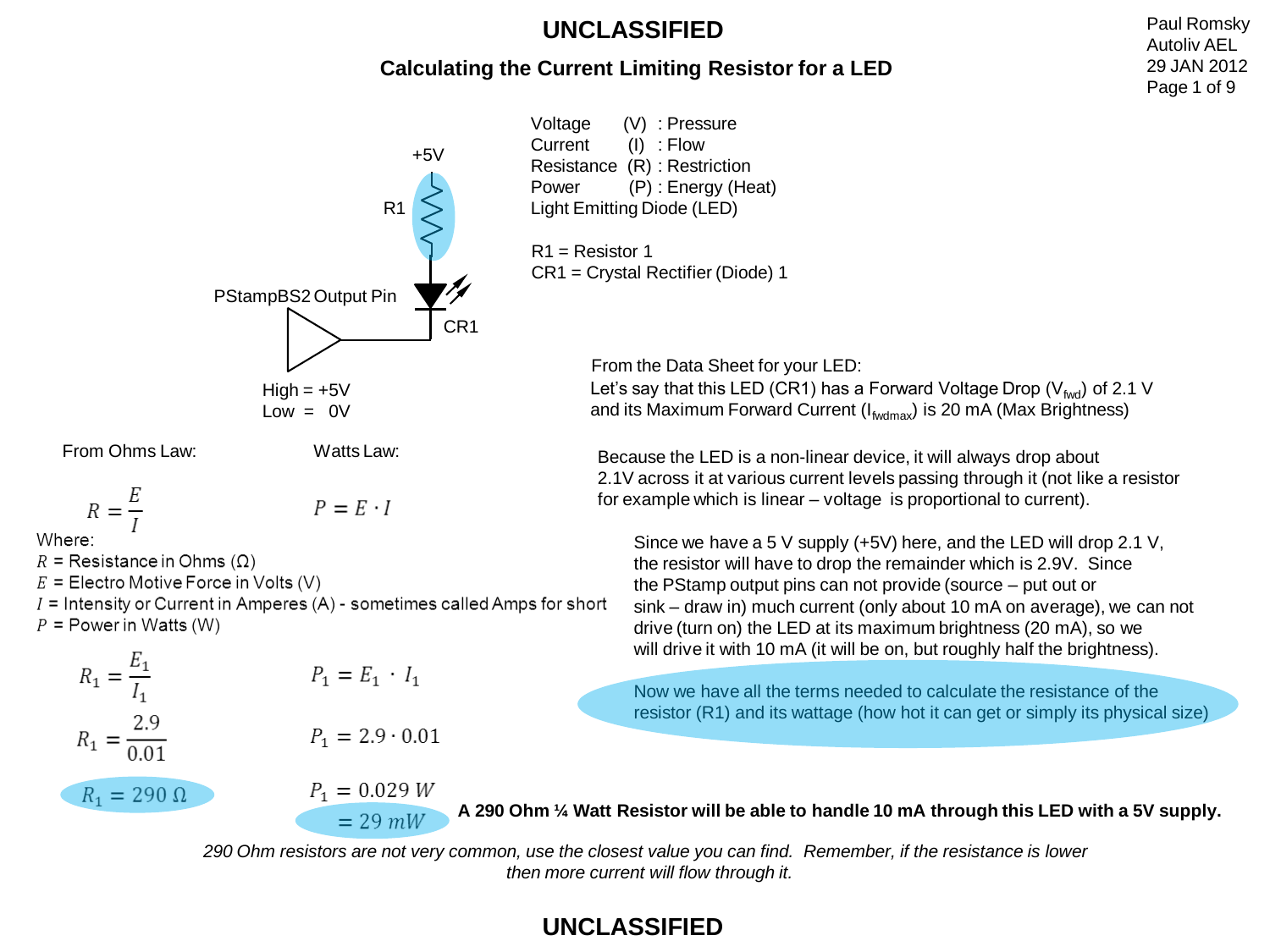#### **Why LEDs are Often Driven Low to Turn On**

Paul Romsky Autoliv AEL

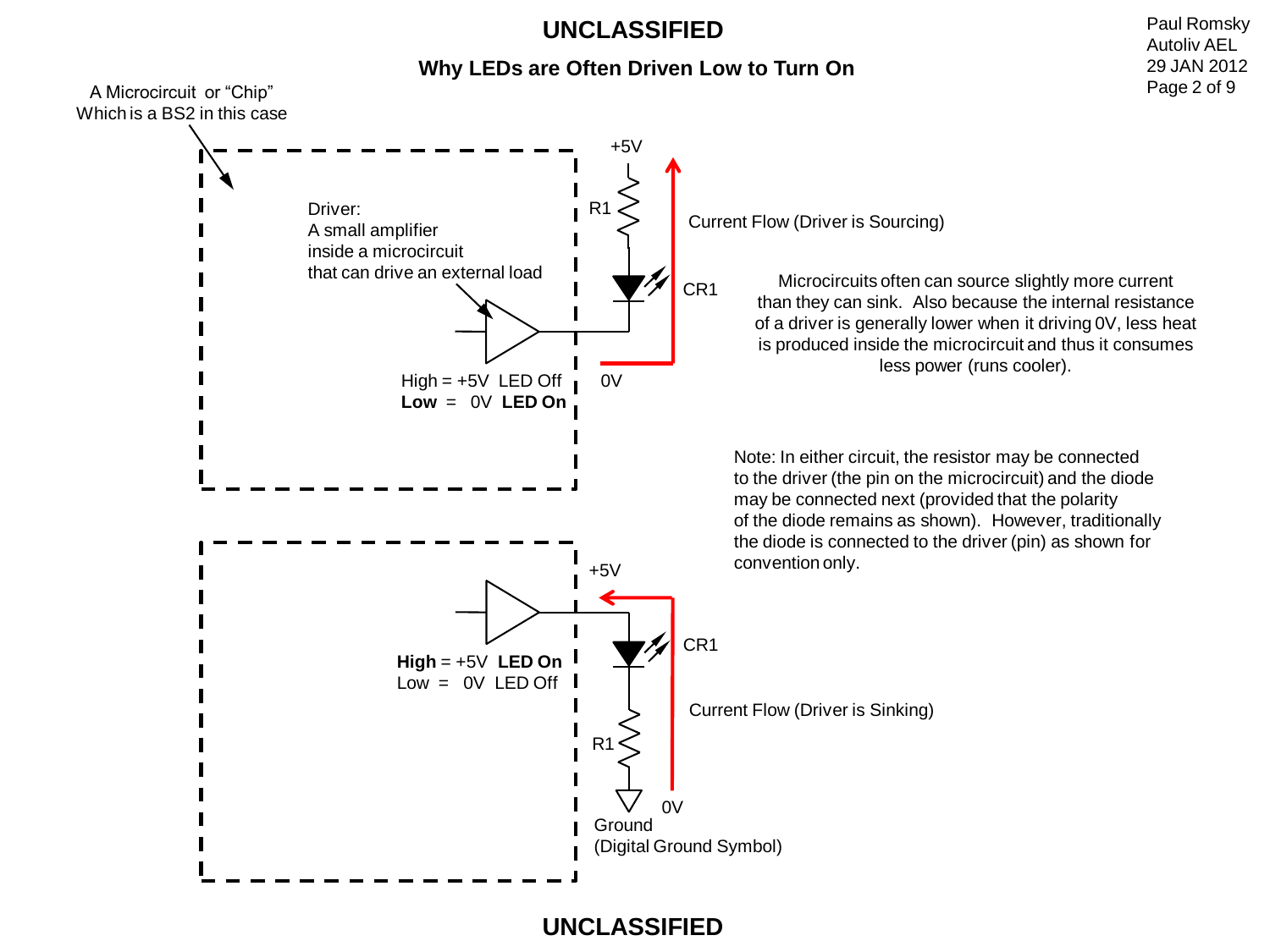#### **Why Current Flows Against the Arrow in a Diode**

All diodes work basically the same way: Current flows easily on one direction (Forward Biased) and does not flow well in the other direction (Reversed Bias).

#### **Examples of the most common types of Diodes used in electronics**



## **UNCLASSIFIED**

Paul Romsky Autoliv AEL 29 JAN 2012 Page 3 of 9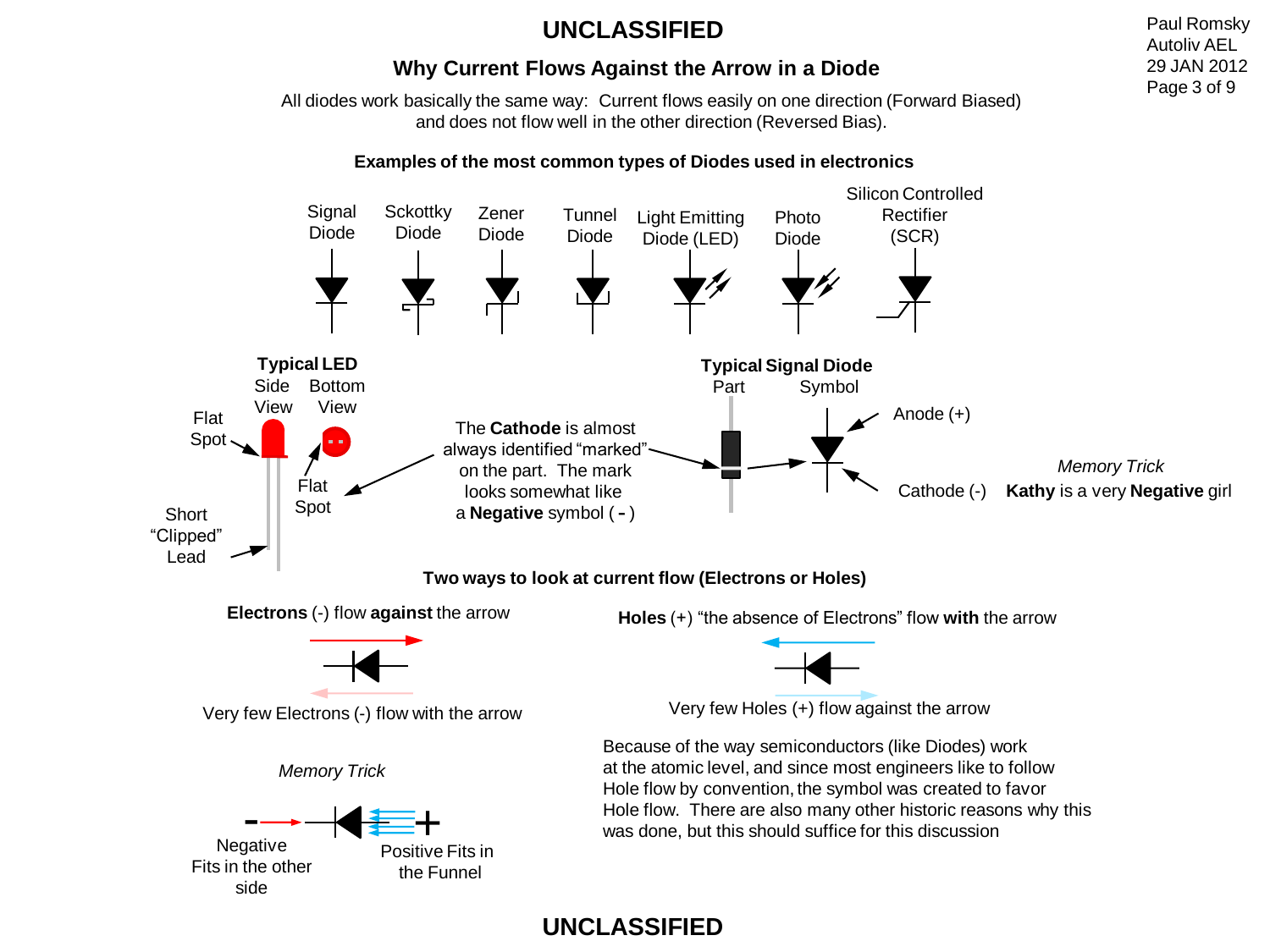#### **What is Zero and Infinite Ohms**

*Remember, your meters (instruments) are part of the circuit.*

#### **What you think your circuit is:**



Paul Romsky Autoliv AEL 29 JAN 2012 Page 4 of 9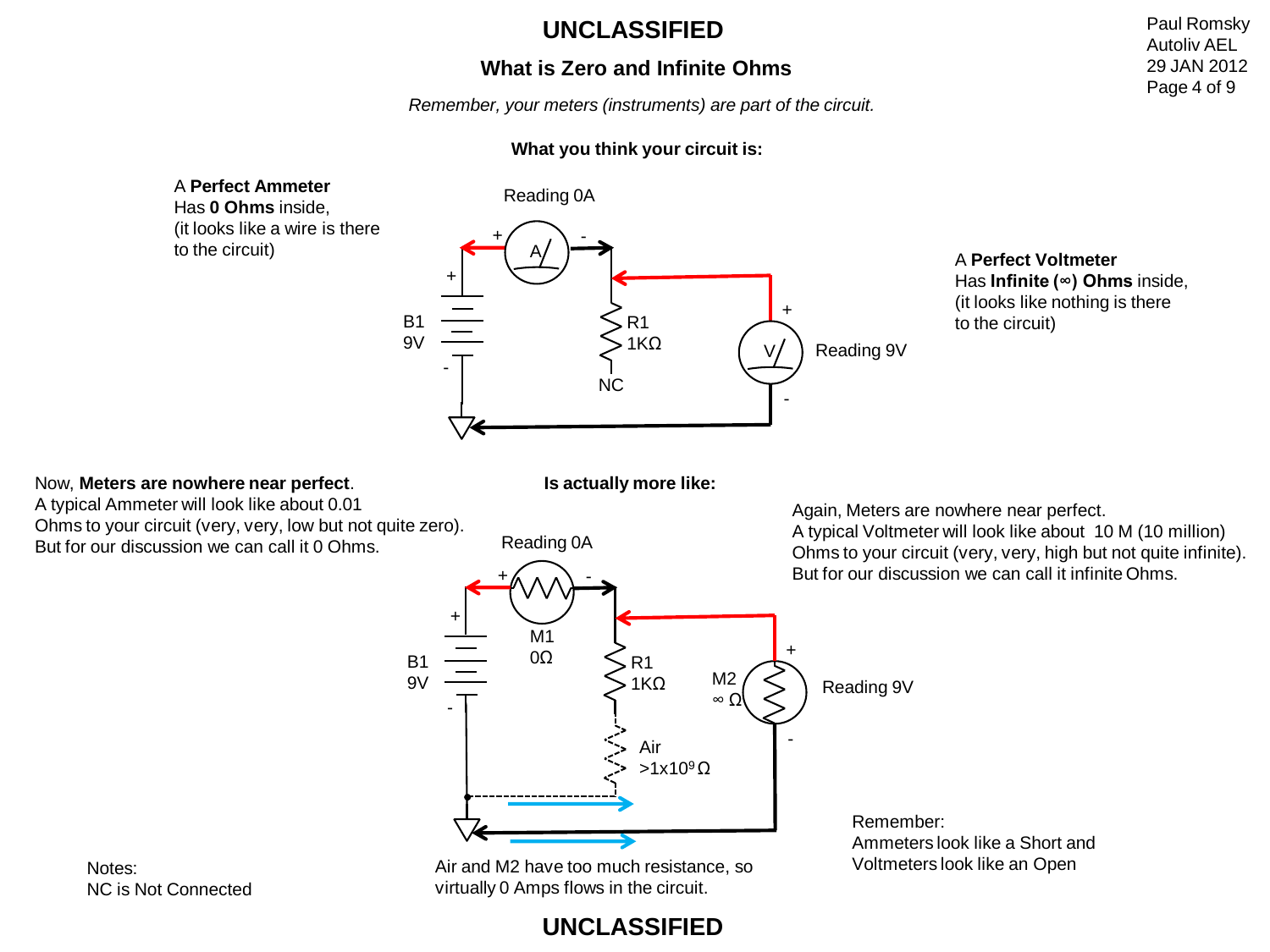#### **A Simple Series Circuit**

Paul Romsky Autoliv AEL 29 JAN 2012 Page 5 of 9

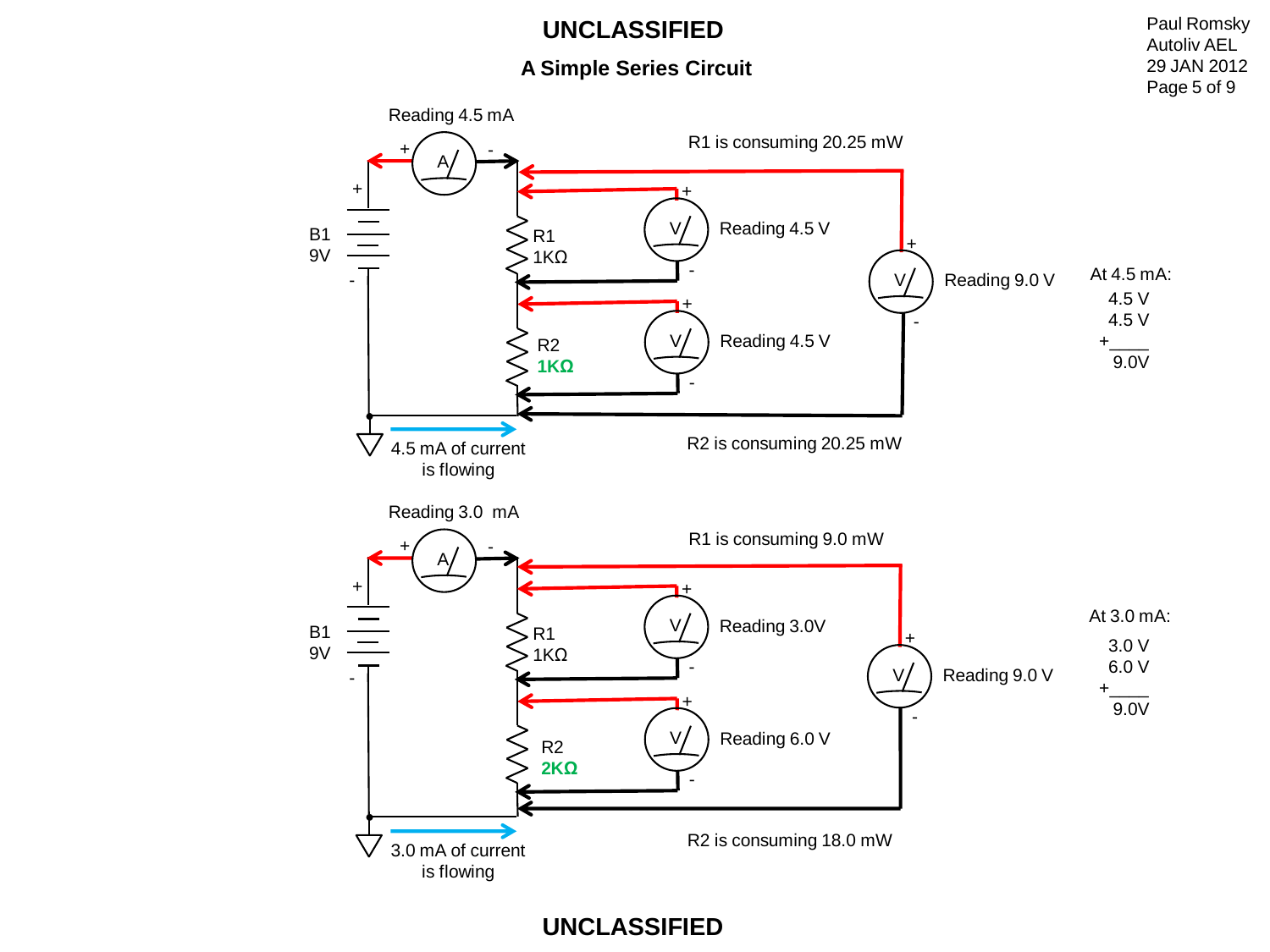#### **Resistors, Capacitors, and Inductors A very basic conceptual introduction**

Paul Romsky Autoliv AEL 29 JAN 2012 Page 6 of 9

Everything in electronics (and Nature for that matter) is effected by varying degrees of Resistance, Capacitance, and Inductance

#### Energy in this case is primarily Electrons

| <b>Fundamental</b><br>"Elements"<br>of Electronics | <b>Basic</b><br><b>Schematic</b><br>Symbol |                                               |                      | <b>Measurement Reference</b><br>Unit Symbol Designator | <b>Basic Function</b>                                   | <b>Basic Structure</b>                          |                                 |  |
|----------------------------------------------------|--------------------------------------------|-----------------------------------------------|----------------------|--------------------------------------------------------|---------------------------------------------------------|-------------------------------------------------|---------------------------------|--|
| Capacitor                                          |                                            | Farad                                         | $\mathsf F$          | $\mathsf C$                                            | Holds Energy in an Electric<br>(Electro-Static) Field   | Two Conductive Plates Separated by an Insulator |                                 |  |
| Resistor                                           | $-\sqrt{2}$                                | Ohm                                           | $\Omega$             | $\mathsf{R}$                                           | Radiates (Consumes) Energy                              | Any Material that Impedes the Flow of Electrons |                                 |  |
| Inductor                                           | $-1000-$                                   | Henri                                         | H                    | L                                                      | Holds Energy in a Magnetic<br>(Magneto-Static) Field    | A Coil made of an Insulated Coated Conductor    |                                 |  |
| Capacitor                                          |                                            | <b>Basic Function</b><br>Blocks DC, Passes AC |                      |                                                        | <b>Reactance</b><br>Input                               | Output                                          | <b>Effect</b><br>Differentiator |  |
| Resistor                                           | $-\sqrt{2}$                                | Partially Blocks DC and AC                    |                      |                                                        | $-\!\!\!-\!\!\!\!\wedge\!\!\!\wedge\!\!\!\wedge\!\!\!-$ |                                                 | Attenuator                      |  |
| Inductor                                           |                                            |                                               | Blocks AC, Passes DC |                                                        | $-\alpha\alpha$                                         |                                                 | Integrator                      |  |

*Think of Capacitors and Inductors as "Opposites" of each other and Resistors as "Neutral"*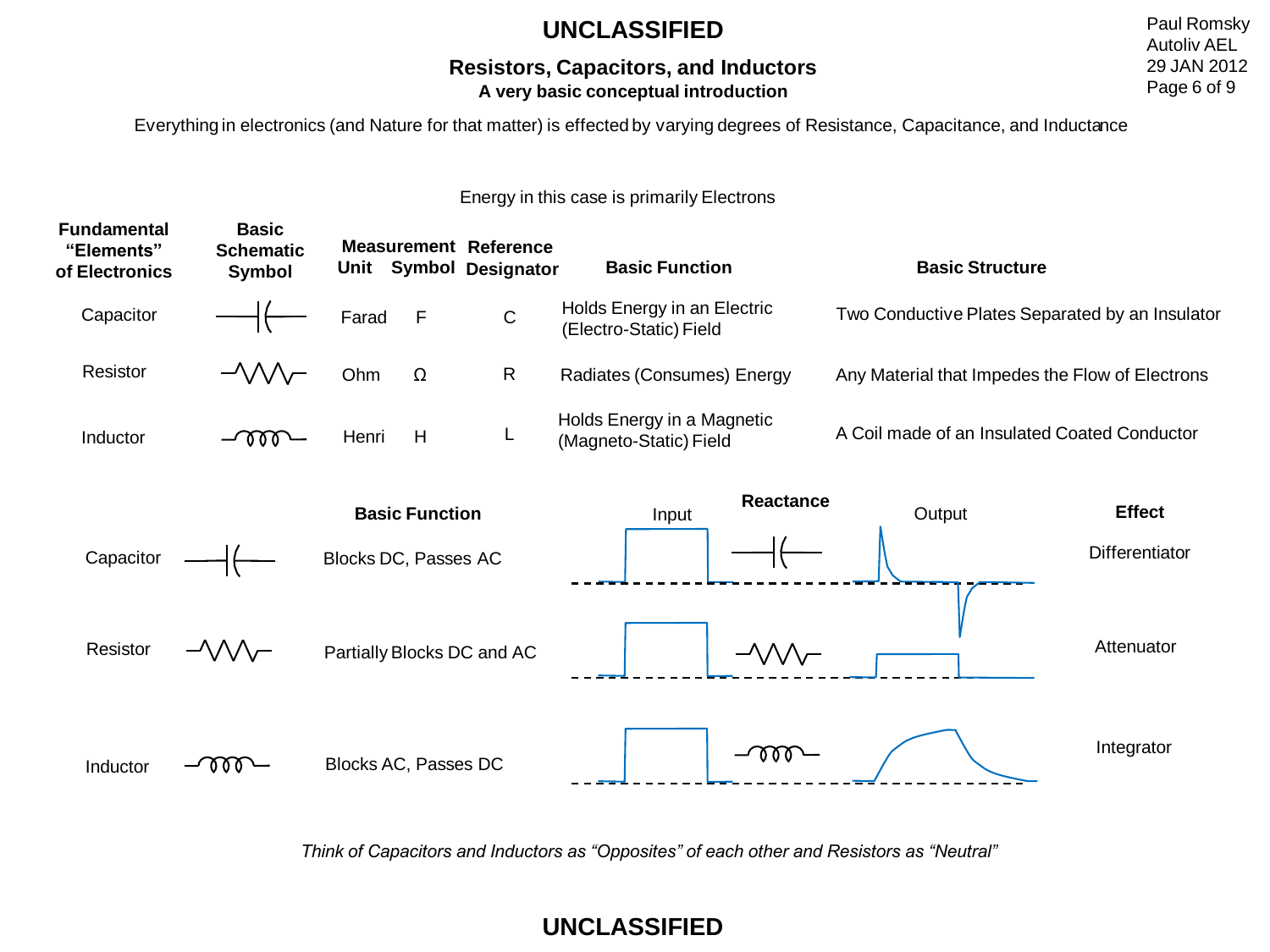#### **How to Drive Multiple LEDs from a PStamp**

VIN = Unregulated 9V on the Parallax Board of Education (BOE).

#### Q1 2N2222A R2 470Ω 10% 0.25W VIN **WARNING** NEVER connect VIN (or any voltage more than 5V) to any IO pins on any PStamp device - doing so will damage the PStamp device instantly. (+9VDC) R1 3.9KΩ 10% 0.25W D<sub>S1</sub> LED 2.1V RED Any I/O Pin on a PStamp configured as an Output. (IO2 Pin 6 on a BS2 shown)  $IO2$   $6$ U1 BS2 14.7 mA ≈ LED 75% Brightness VIN (+9VDC) 23 21  $Regulator$  (+5VDC) VDD A PStamp can convert VIN (that can range from 5.5V to 12V) to VDD (5V) which is required by the parts on the PStamp to operate. PStamps can only source and sink about 30 mA TOTAL for all I/O pins COMBINED. If more than two LEDs are driven directly by a PStamp, the PStamp may "Brownout" MFR: ON Semi P/N: P2N2222AG MFR: Lumex P/N: SSL-LX3044IT

By using a "LED Driver" circuit (shown above) for each LED (for each respective I/O pin), the PStamp can drive up to 16 individual LEDs and not Reset due to a Brownout (voltage sag on the PStamp due to over current from all the LEDs).

and Reset every time two or more LEDs go on (causing undesirable operation).

# **UNCLASSIFIED**

Paul Romsky Autoliv AEL 29 JAN 2012 Page 7 of 9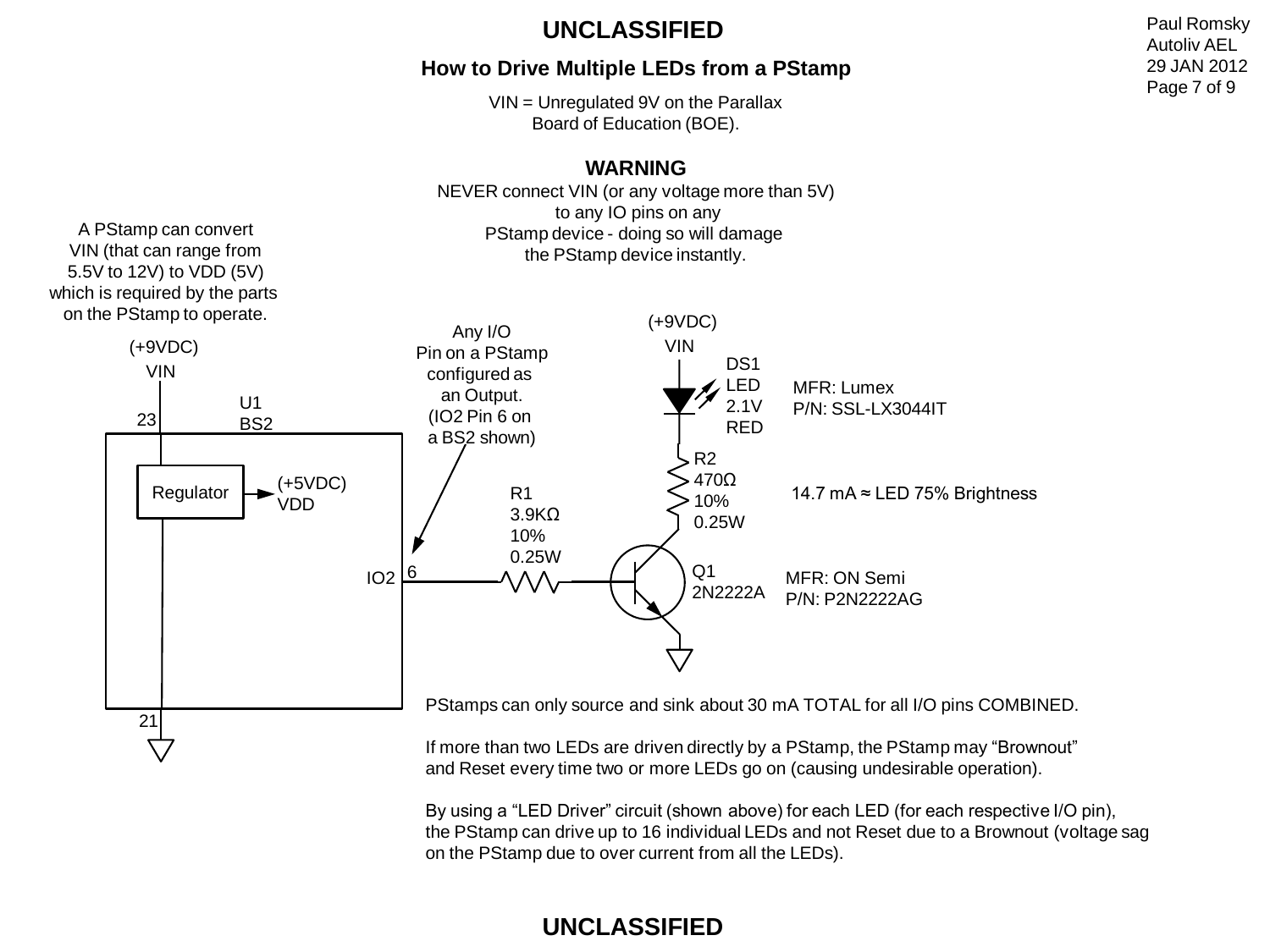#### **Typical IR LED Emitter/Detector Beam**

Paul Romsky Autoliv AEL 29 JAN 2012 Page 8 of 9